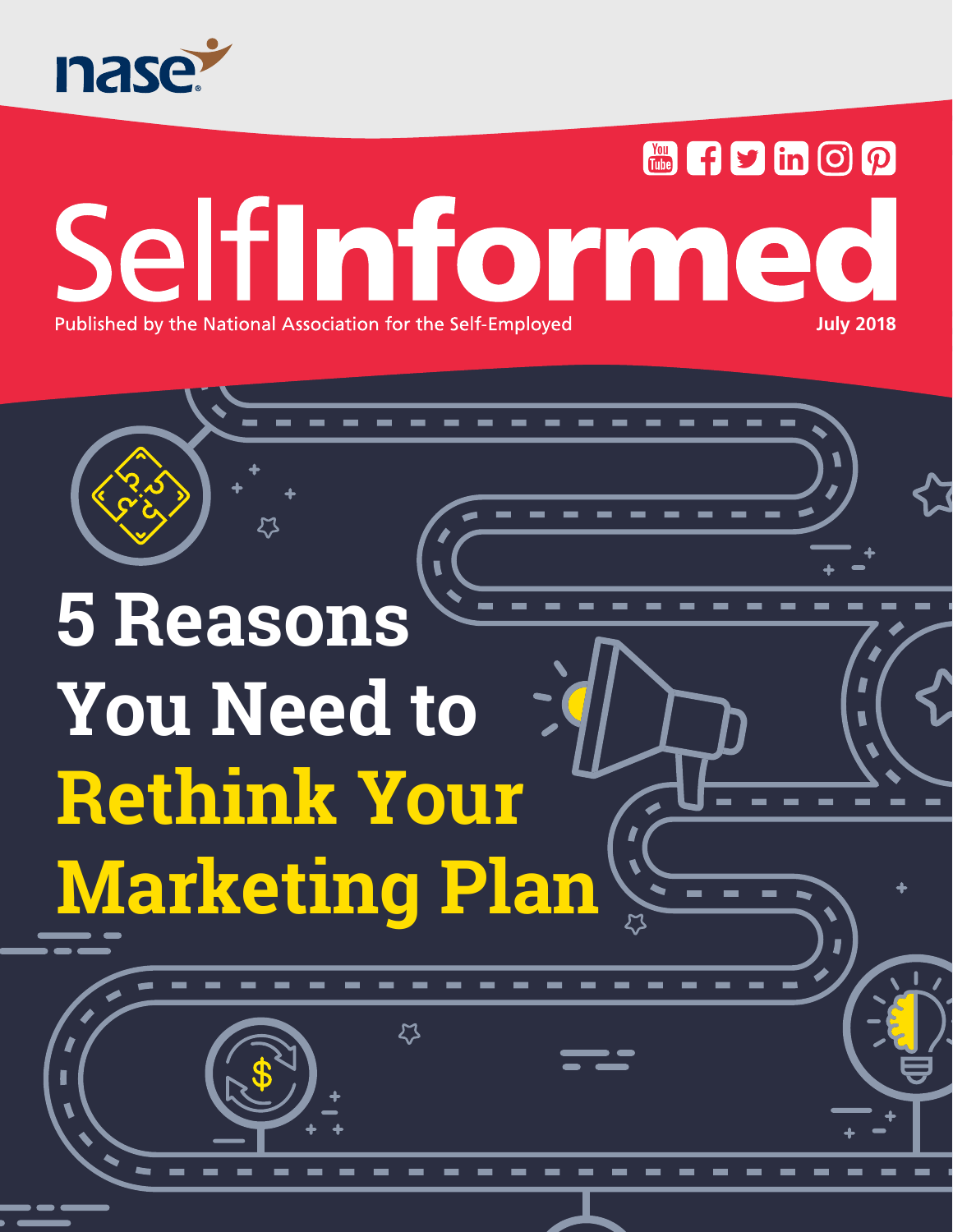**5 REASONS YOU NEED TO Rethink Your Marketing Plan**

53

Marketing is an important part of growing a business. No matter how great your product or service, if no one knows you exist, especially your target audience, you may find it difficult to pay the bills. A good marketing strategy can put you on the right track to gain new and repeat customers. Unfortunately, many small business owners put marketing on the back burner, and by doing so, may be sending their potential customers to their competitors.

In fact, some experts **[recommend](http://www.information-age.com/dont-start-small-business-without-marketing-plan-123469339/)  [having a marketing plan](http://www.information-age.com/dont-start-small-business-without-marketing-plan-123469339/)** even before opening the doors and starting a business (**["Don't start," 2017](http://www.information-age.com/dont-start-small-business-without-marketing-plan-123469339/)**). If cost is a concern, today's technology makes marketing more affordable with the ability to reach customers through virtual means. So, maybe it's time to implement a good plan or rethink your current strategy. Here are a few reasons why you should get started on a new or updated marketing plan.

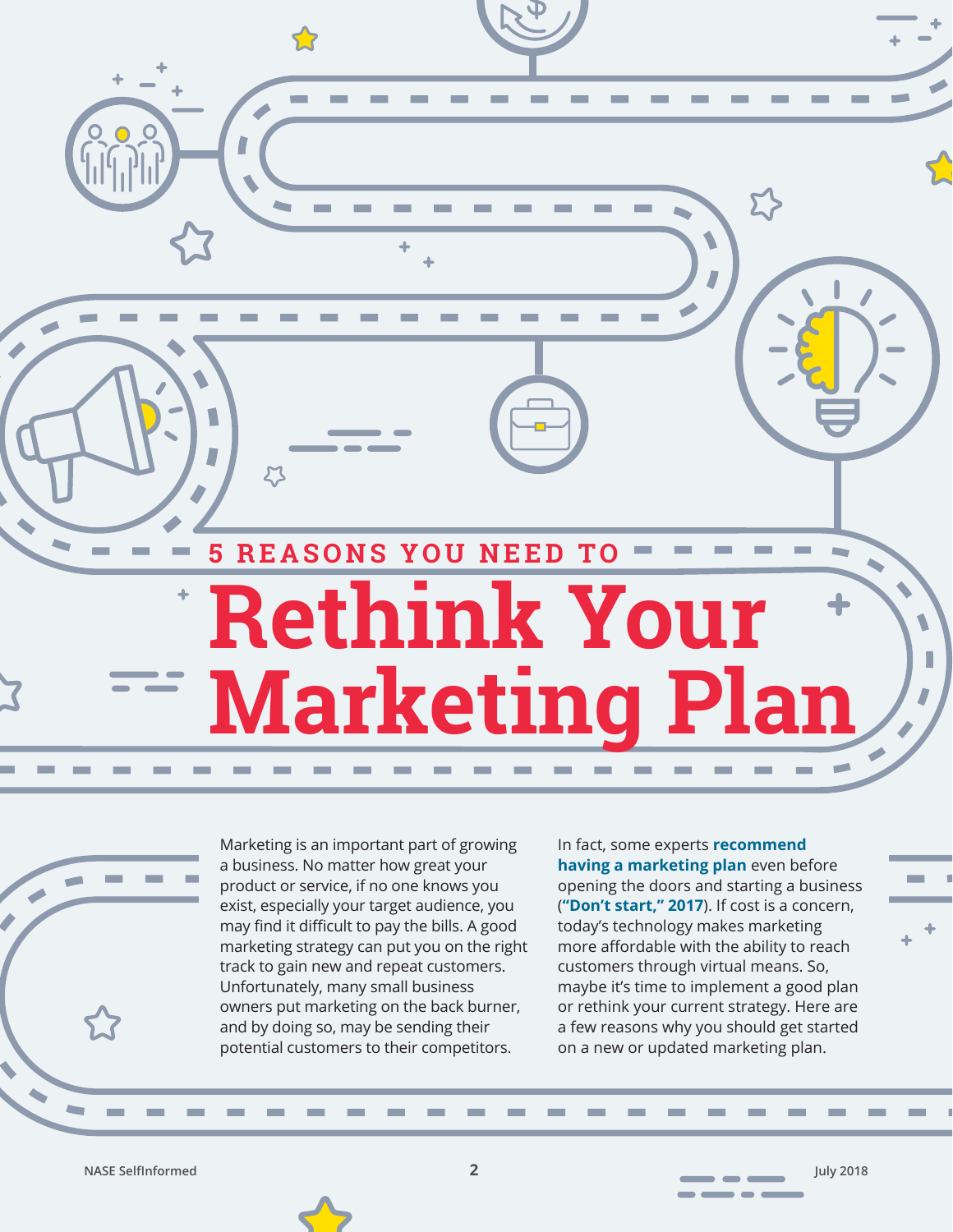#### **1. Expose your brand.**

Even as individuals, we all have a "brand." Remember your childhood when you and your friends would give each other nicknames? Sometimes that nickname matched a physical trait, a talent, or something a person was known for—think "Squints" or "Yeah-Yeah" in the movie classic, Ī Sandlot. Whether you like it or not, your business also has a brand. But do you know what your brand is? More importantly, do your customers know your brand? Does your brand represent "the plumbing business down the street?" Or, "that bakery around the corner?" How you are perceived compared to your competitors is what makes your brand. And the good news is that you can manage your brand and decide **[how it should](https://www.thebrandingjournal.com/2016/11/brand-positioning-definition/)  [be positioned](https://www.thebrandingjournal.com/2016/11/brand-positioning-definition/)** (**["A Simple Definition," 2016](http://www.thebrandingjournal.com/2016/11/brand-positioning-definition/)**).

Building a brand is just as important to a small business or self-employed individual as it is to a large corporation. Your brand defines what you do. It tells the world what makes you different and why you are unique. Ask yourself, "What do customers think of when your product or service comes to mind?" Then, ask actual customers for their feedback. Does their description match how you want your business to be perceived? Once you've established what your brand represents, communicate it to your target audience as part of your marketing plan. It should also be expressed in your vision, mission, and tagline.

Building a brand is just as important to a small business or self-employed individual as it is to a large corporation



#### **2. Compete with your competition.**

*25% Off Today*

 $\overline{\phantom{a}}$ 

**[Knowing what competitors are doing](https://www.bizjournals.com/bizjournals/how-to/growth-strategies/2016/05/6-advantages-to-knowing-your-competition.html)** can be critical to any business (**[Anon, 2018](https://www.bizjournals.com/bizjournals/how-to/growth-strategies/2016/05/6-advantages-to-knowing-your-competition.html)**). Take the fictional story of a trio of pizza businesses who all three were next to each other in the same strip mall. The pizza store (#1) on the far left had a big sign "25% off today" while the pizza store (#3) on the far right posted a sign "30% off today." But the clever pizza store (#2) in the middle ended up with the most sales for the day as it posted a huge sign that said, "ENTER HERE!" This simple story illustrates why you need to be aware of your competition. What do they offer that you don't? More importantly, how are they are reaching out to their customers and potential customers?

**ENTER HERE!**

Being aware of your competitors tells you what your business does better and what advantages you offer your customers. These advantages should be shouted out to your target audience! Take what you know gives you the edge and make it known every chance you get. Whether you express it in a brochure, website, or through social media, get it out there. If you have testimonials from some of your customers, add these to your marketing campaigns to confirm what makes your business a better choice.

*30% Off Today*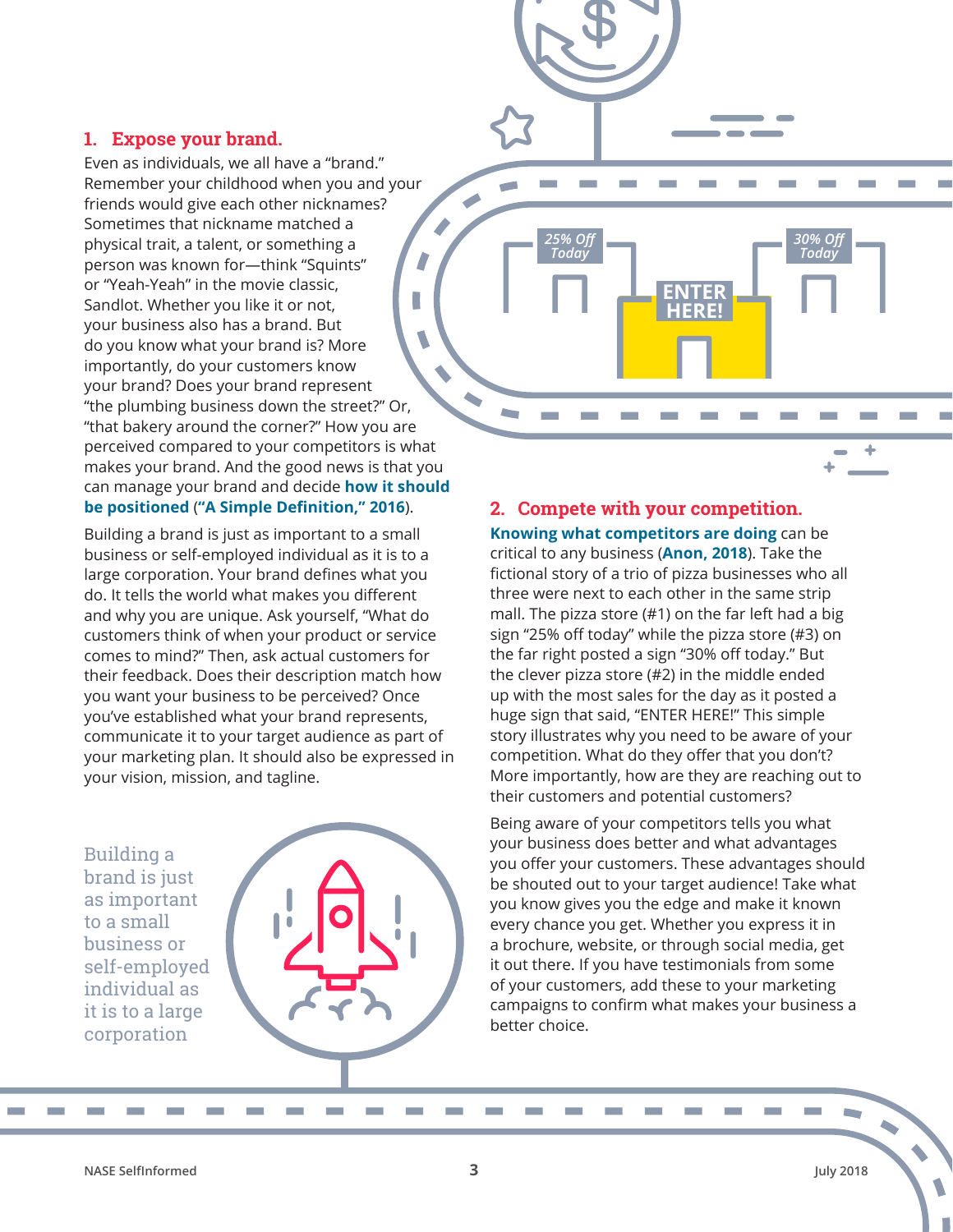#### Today, businesses can communicate real time with their customers online

#### **3. Connect with your audience.**

I

L

I

I

L

L

L

L

L

L

I

L

L

L

Years ago, communicating with customers meant huge store front signs, direct mail, or flyers. Today, businesses can communicate real time with their customers online. Social media makes it possible and affordable to gauge customer satisfaction through feedback on various platforms such as Facebook, Twitter, Instagram, Pinterest, LinkedIn, and others. You can post your latest promotions, connect links to your website, run contests, and more. Think of it as an ongoing networking opportunity with customers.

You can also learn how competitors are communicating with their customers by following them on social media. If you don't have a social media account, start with one that your competitors seem to have success with noting their number of followers or likes. Develop a calendar as far in advance as possible to highlight dates or timeframes to post any events or special times of the year that draws in your customers (e.g. back to school). Sprinkle in dates with specials and offers to entice followers to buy your product or use your service. Then fill in the rest of the calendar with weekly or by weekly relevant posts that provide tips and useful information to your customers (e.g. how to turn off water heater safely). Ideally, these informative posts should link to your blog and/or website. Finally, find opportunities to gain insight on what's trending by scanning comments from your customers and your competitors' customers. Consider **[Google Trends](https://trends.google.com/trends/?geo=US)** to get a pulse on hot topics or to explore what topics are trending near you.

All that said, one of the **[top 10 business trends](http://infographicjournal.com/top-business-trends-that-will-drive-success-in-2018/)** to drive success this year is a reminder that the best connections with customers are live, inperson interactions (**[Wallace, 2018](http://infographicjournal.com/top-business-trends-that-will-drive-success-in-2018/)**). Think about sponsoring a community event or hosting a customer-appreciation day to invite them for a sweet treat and coffee.

#### **4. Check your online presence.**

Gone are the days when most people used the phone book to find a product or service. Regardless of the type of business, customers now rely heavily on searching the internet to find what options are available. In addition, customers have come to expect an online presence and find legitimacy in businesses that have a website. If you don't have a website, get started as soon as possible. You can find help at **[Inmotion Hosting](https://www.inmotionhosting.com/)** or **[GoDaddy](https://www.godaddy.com/)**, or any number of other web hosting companies that feature easy-to-use site builders and hosting plans. Once your website is up and running, fill pages with well written content and keep it fresh with new information whenever possible. Consider seeking help to write your text to be sure it will be found by your customers when they are searching for your type of business (SEO friendly). In addition, add a blog to your website to help tell your story, provide useful information, and share news.

In addition to a website, look into listing your business on referral sites such as Yelp, HomeAdvisor, Angie's List, [NextBizThing](https://www.nextbizthing.com/) and others to send visitors to your website

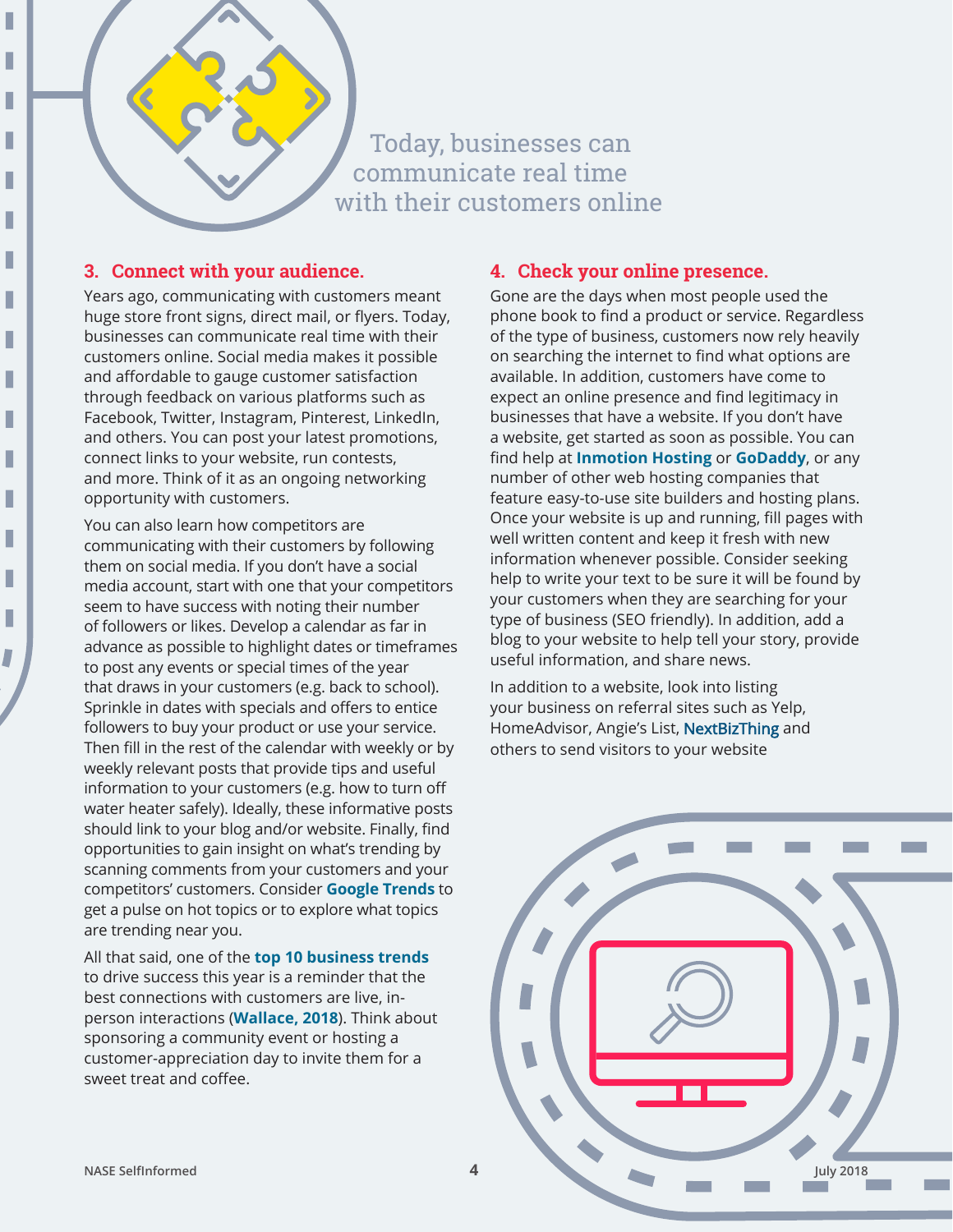Weave advertising into the marketing plan where it makes the most sense and adds information and value.

#### **5. Don't confuse advertising with marketing.**

**[Advertising versus marketing](https://www.inc.com/laurel-mintz/the-difference-between-marketing-and-advertising-a.html)** has some entrepreneurs scratching their heads. Placing ads in a newspaper or putting a flyer on someone's doorstep does not constitute a marketing plan (**["The Difference," 2017](https://www.inc.com/laurel-mintz/the-difference-between-marketing-and-advertising-a.html)**). Advertising should, however, be part of an overall integrated program to gain new business, increase sales through offers, and announce new products or services. Weave advertising into the marketing plan where it makes the most sense and adds information and value. Be sure to consider traditional and digital advertising options based on your objectives. You may find that doing both reinforces your campaign and yields the greatest success. Traditional advertising as well as digital advertising will draw people to your business and website if done well. They can work hand-inhand to build your business. For example, advertise your website on a storefront window, service truck, business cards, customer bags, etc.

Ideally, your marketing plan should be reviewed and updated yearly and include your budget and objectives. For example, you may want to include efforts to reach a new market segment to increase your customer base and revenue. You may want to incorporate a new and upcoming product launch or have a portion of your plan coincide with new service improvements. Or, maybe next year is the year to celebrate a business or product anniversary. Once you've established what the marketing plan should achieve, outline what options are available to communicate this to your customers based on your budget. The time will be well spent as you explore what your business priorities are and how you plan to move forward in that direction. Otherwise, you may find yourself functioning dayby-day on survival mode, which may prove to be an ineffective roadmap to successfully growing your business.



The time will be well spent as you explore what your business priorities are and **how you plan to move forward in that direction.**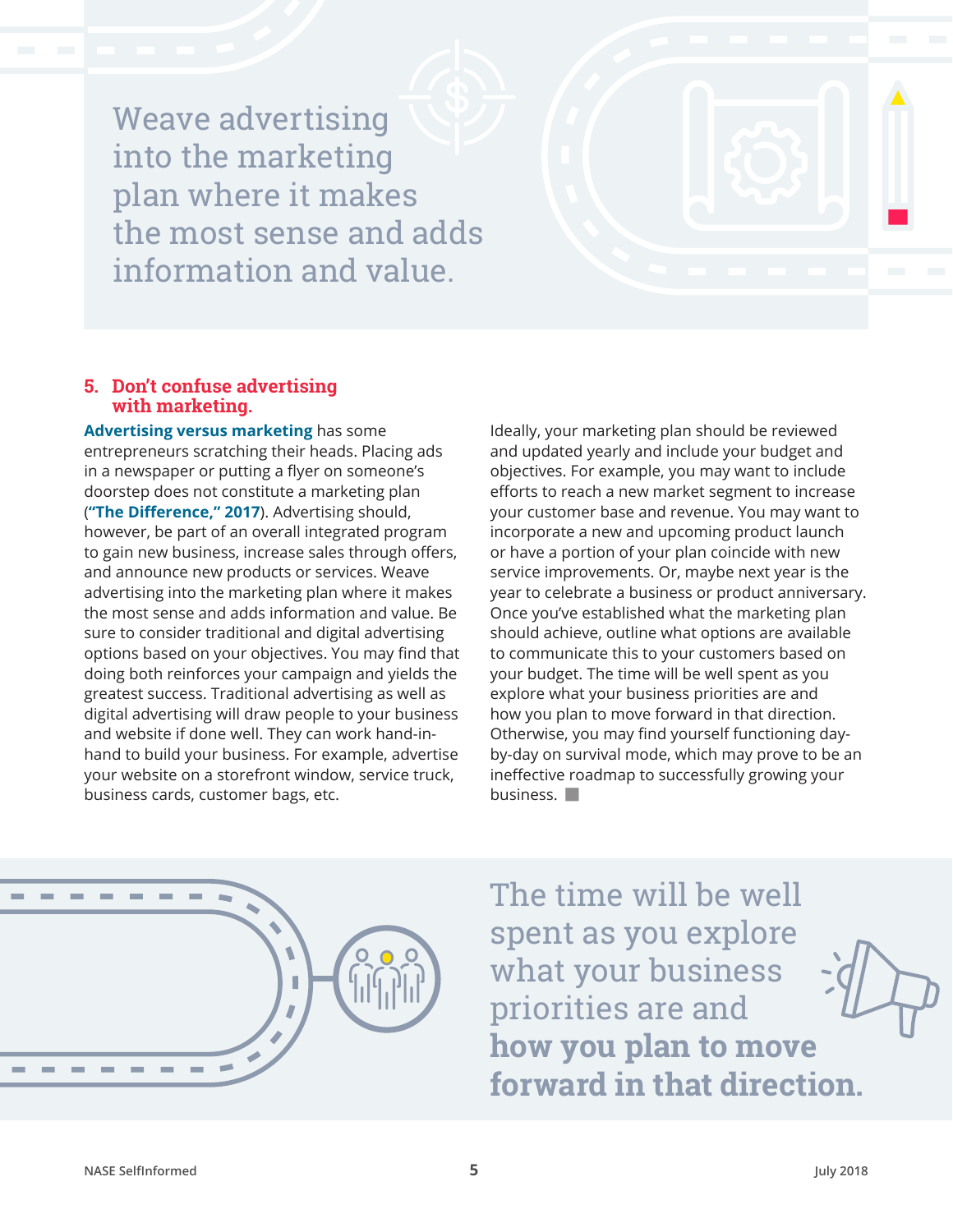### **Search Engine Optimization vs. Search Engine Marketing**



#### **Still unsure about last month's article on SEO & SEM? Read on to find out more.**

#### **SEO & SEM what's the difference? SEO, what are organic search results and why are they so important?**

When trying to explain to a member the importance of getting your business' website listed in search engines the terms SEO and SEM always come up. Quite often I'm asked what the difference is between the two.

SEO stands for Search Engine Optimization. SEO is simply the process of optimizing your website so that the various search engines can index the data as you would like them to. For example, if you're trying to feature a product for an upcoming holiday you might include keywords related to the holiday at various points.

#### **When optimizing a page (SEO), there are a few key points to remember.**

Content is king! The best sites have lots of wonderful wording that carefully incorporates relevant words that help boost your search engine rankings. Be careful though. Don't simply type a bunch of relevant words in your content. This is known as "stuffing" and can be a detriment in the modern search engines.

Don't forget to style your content. The paragraphs, header and other styling selection you make help search engines establish what the important parts of the content is. Properly formatted content is really important.

The Meta tags are important as well, but don't carry as much weight as they once did. The Meta tags include brief descriptors such as a page's Title, Description and Keywords that help a search engine interpret the content. However, these are simply suggestions. Quite often search engines ignore this content when determining where to list the page in the search results presented to the user.

SEM stands for Search Engine Marketing. SEM is a bit of an umbrella term that includes SEO as well as other practices all aimed as directly marketing your website. SEM is really an overall strategy. SEM takes into account your overall strategy whereas SEO is more specifically targeted.

SEM includes paid advertising, various optimized pages within your site, link exchanges, content exchanges and so much more. The components used are really determined by your overall marketing strategy and budgetary constraints.

Now let's shift our attention to Organic search results. Organic search results are those listings that the website owner has not paid to show at the top of the search results list. These are vital to any successful campaign. These listings are listed based on the search phrase you entered (merit based). Organic search results are very important for a couple of reasons.

Organic search results are harder to get but they are more relevant. Because of that, your users will likely stay on your page longer. Paid search results sometimes don't really have the content the user is looking for but at least get the user to your page. The problem with that is that user won't stay long.

Organic search results usually hang around longer. Paid search results will be dropped from the results list once the money runs out. However, if organic results are getting traffic the search engines will typically keep these listings in the mix as they want to serve relevant and meaningful results.

Ultimately, there are many different ways to promote your site and content within. Promoting your site can be a bit of a challenge and even a bit of a game. Ultimately, like everything else in life, you get back what you put into it.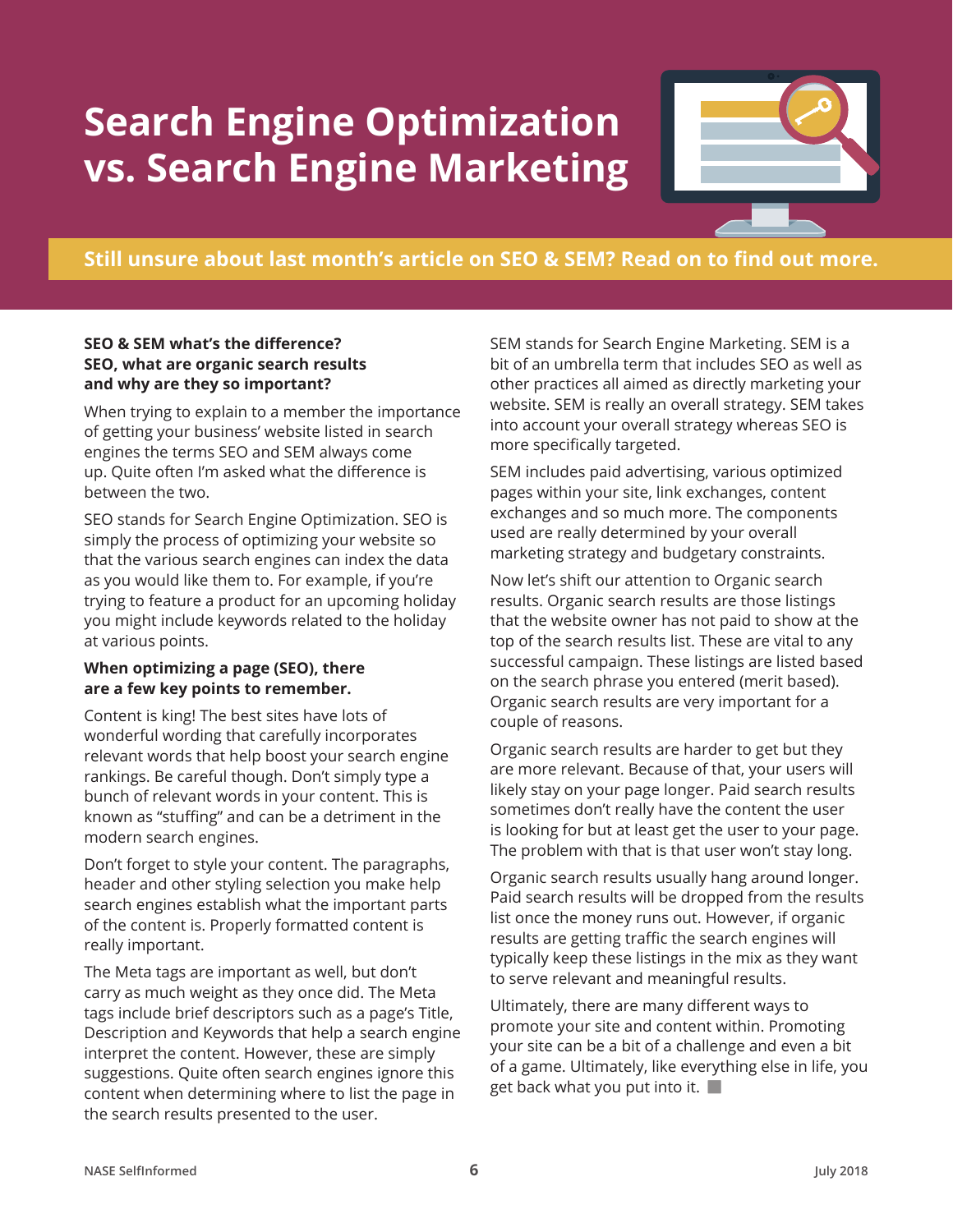# **Generating Ad Revenue THE TOP 10**

- **1. Get out of the office!** Connect with networking groups, share ideas and ask for referrals.
- **2. Is your Website up to date?** Can people order products or services direct through your site? If not consider investing in ecommerce.
- **3. Do you have a YouTube Channel?** YouTube is a great place to showcase your products or services. Simple instructional videos that offer helpful or educational tips build good will and trust.

#### **4. Affiliate marketing**

Receive referral fees from merchants when your followers purchase through a link to a merchant on your website.

**5. Sell Ad Space on your Website** Offer to sell ad space to merchants who target the same customers.

#### **6. Sell digital downloads**

If you're selling a product or service like medicare supplement coverage or swimming pool maintenance, offer a digital download for \$.99 to

\$4.99 to explain 'details only the experts know'. Make sure this has value relative to the price.

#### **7. Build an email list**

Solicit email addresses from your loyal customers and provide coupons or discounts to them via email. This drives revenue.

#### **8. Offer Consulting**

Offer a webinar for a fee, to a group or personalized one-on-one.



**9. Create a Conference on your website (or a local coffee shop with a meeting room)**

Similar to number 8, but advertise this 'for a limited number of participants' for deeper, educational insights into your products or services.

#### **10.Offer writing or speaking services**

As an expert in your field let followers know that you're available for speaking engagements or writing articles. This builds goodwill and trust even if you don't charge for it.

**Terrie Turner** Sunbelt Advertising 817.966.4867

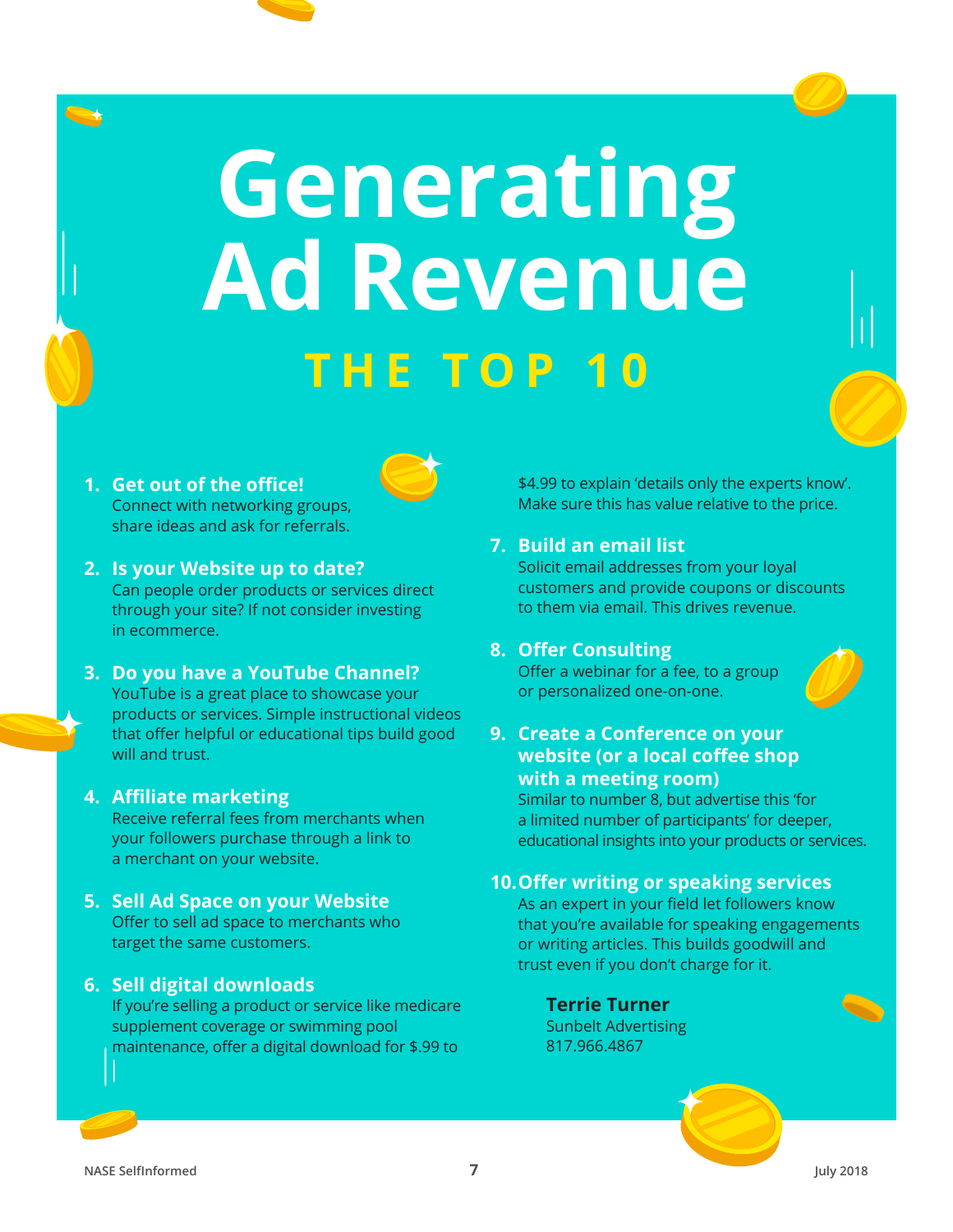### nasez Member Benefits

Visit **[NASE.org](http://www.NASE.org)** to learn more about the following benefits!



#### **[OFFICE DEPOT AND OFFICEMAX](http://officediscounts.org/nase/)**

NASE Members can save up to 80% on over 93,000 products. Great for your printing, hardware, software and all of your office supply needs. Shop online or in any Office Depot or OfficeMax store.

**New!**

Enjoy FREE next-day delivery when online orders over \$50 are placed.

**Program Benefits Include:**

- Up to 80% off preferred products
- 93,000 products discounted below retail price
- **FREE next-day delivery on online orders over** \$50 (excludes furniture)
- **Example 1** Conveniently shop online or visit one of our local stores
- **Exclusive low printing costs**
- 100% satisfaction guaranteed

## **OLifeLock**

#### **DATA BREACHED? GET LIFELOCK.**

**10% OFF FIRST YEAR\*** Why you need LifeLock after a data breach.

#### **Putting a freeze on your credit may not be**

**enough.** Identity theft goes beyond credit fraud. With info like your SSN and birthdate, criminals can file tax returns, steal from investment accounts, or rack up medical bills.

You are **11 times** more likely to be a victim of identity fraud if you are notified of a breach. 1 in 4 people have experienced identity theft. If your information has been breached, LifeLock is here to help if a problem arises.

Identity theft can happen for **years to come**. Data breaches can expose information that typically doesn't change like your SSN, birthdate, or name. Criminals can use this info for identity theft long after a breach

#### **[Click Here to Get Protected](https://www.lifelock.com/lp/idtr-3010drf?promocode=CJ1030RF&UID=7176971&AID=11922325&CID=aff_commissionjunction_7176971_11922325_7176971)**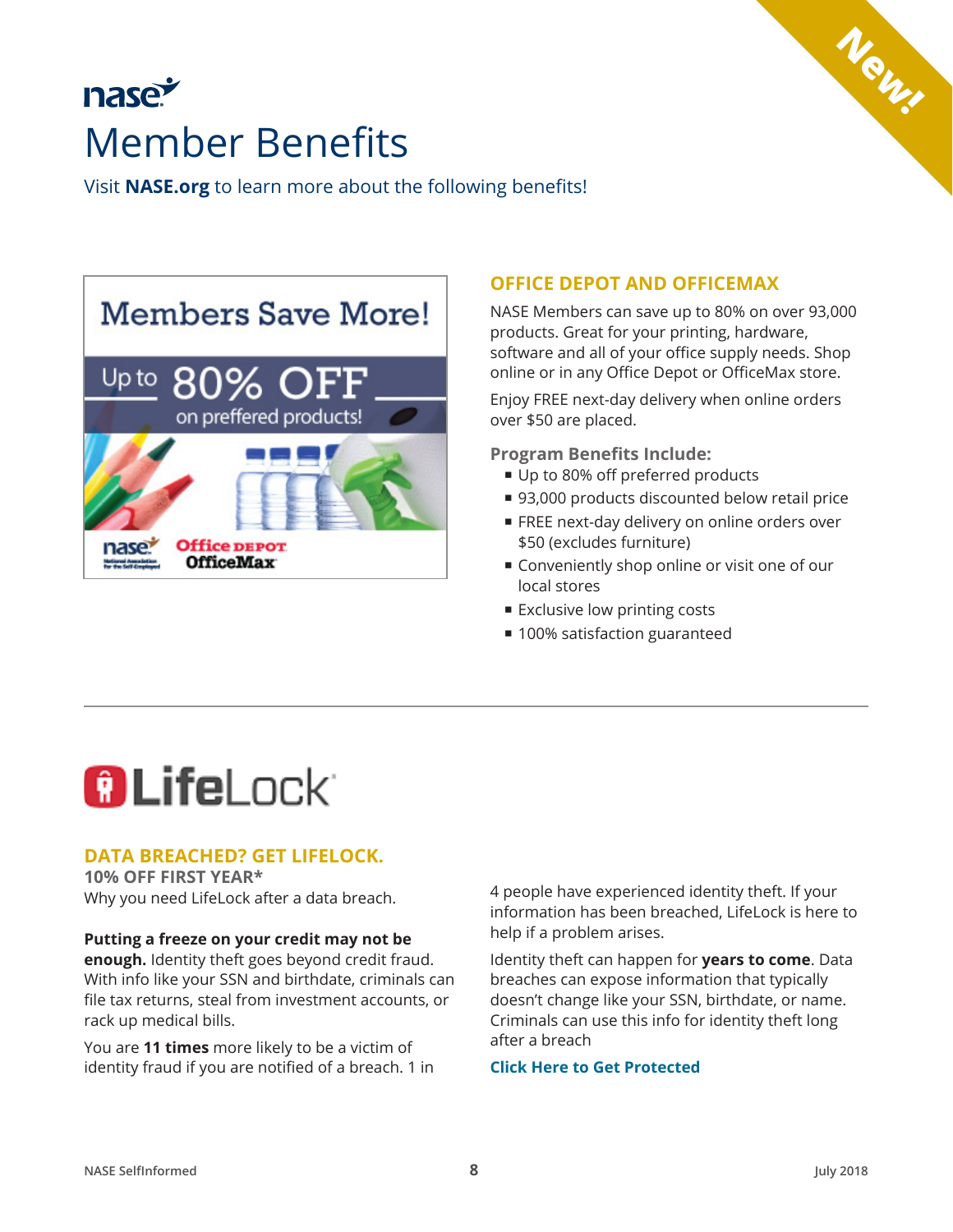### nase Member Benefits

Visit **[NASE.org](http://www.NASE.org)** to learn more about the following benefits!

The NASE Member Directory is the **[NextBizThing.com](https://www.nextbizthing.com/)**! Your listing is free with your NASE membership!

 $N_{\odot_{N_{\ell}}}$ 



#### **SEARCH – REVIEW – CONNECT**

You can also upload your logo, profile picture, create photo albums, promote your listing via social media, offer coupons and get free leads.



The Entrepreneur's Ultimate Retirement Solution

nase

Instead of investing your IRA or 401k into stock bonds and mutual funds invest into what you know best – whatever that might be.

Broad's clients can contribute up to \$60K per year to their tax advantaged retirement funds and invest their retirement funds (including funds rolled over from IRAs and 401ks) into whatever asset class they wish including real estate, private loans, private placements and precious metals.

NASE has arranged a special offering for members that is, the lowest rate that Broad has ever offered. Call Broad at (800) 395-5200 or click here to visit Broad Financial and request details.

#### 24/7 business expertise. Help yourself.

Get free answers online from our experts for every business question. Find an expert now  $\sum$